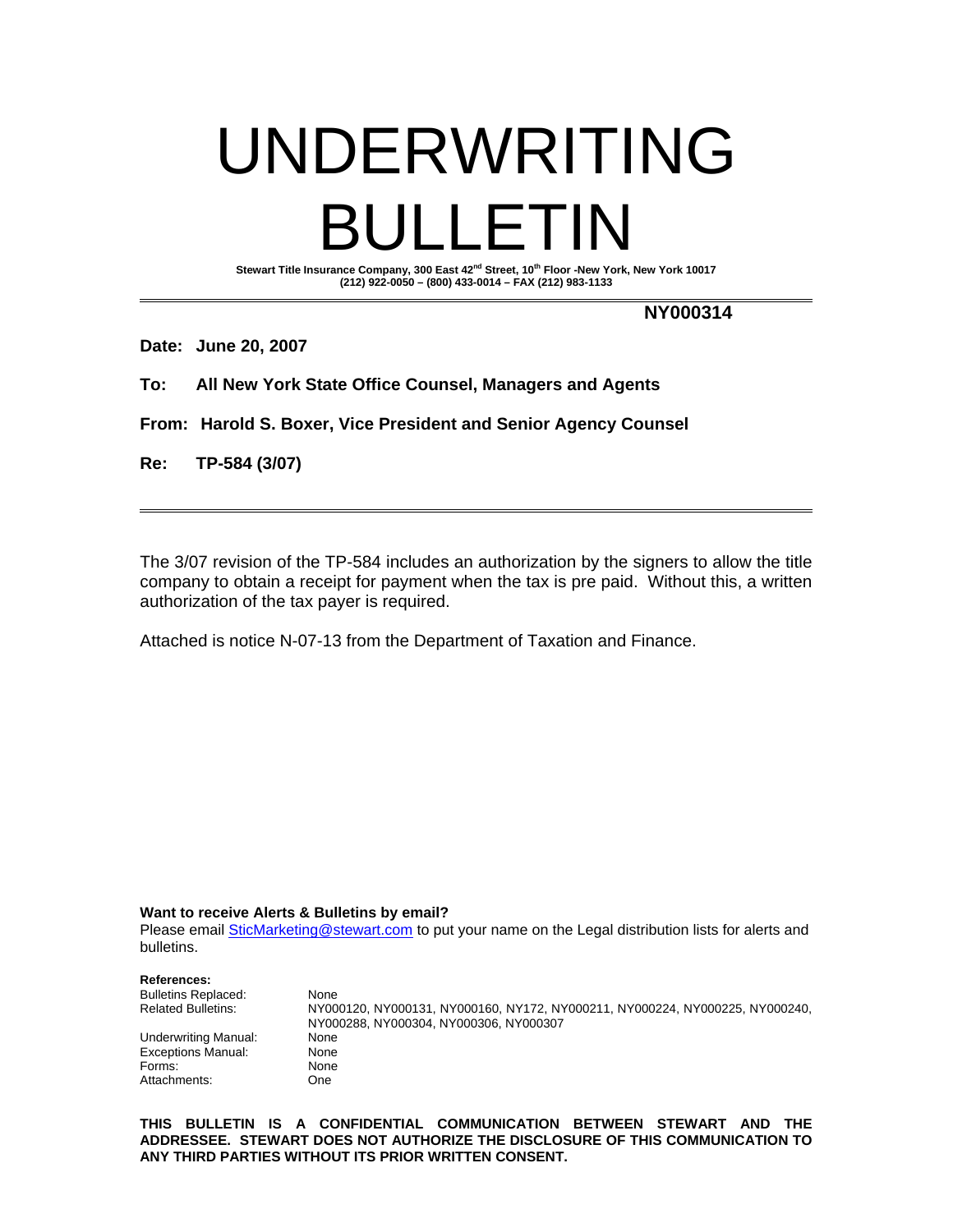

## **Important Notice**  June 2007

## **Written Authorization Required for Release of Receipted Copy of Real Estate Transfer Tax Return to a Person Other than the Grantor or Grantee**

 Changes have recently been implemented to help ensure the confidentiality of information provided on Form TP-584, *Combined Real Estate Transfer Tax Return, Credit Line Mortgage Certificate, and Certification of Exemption from the Payment of Estimated Personal Income Tax*, and Form TP-584-REIT, *Combined Real Estate Transfer Tax Return and Credit Line Mortgage Certificate for Real Estate Investment Trust Transfers*, when submitted for filing by a person other than the grantor or grantee.

 Currently, when an instrument effecting the conveyance of real property will not be recorded or will be recorded after the due date for the real estate transfer tax, Form TP-584 or TP-584-REIT, together with any tax due, must be filed directly with the Tax Department within 15 days of the conveyance. Upon request, the Tax Department issues a receipt to the person filing the form. The receipt is a copy of the filed Form TP-584 or TP-584-REIT that has been stamped *RETT Department of Taxation and Finance* and that indicates the date the return was filed and amount of real estate transfer tax paid. For the purpose of recording the instrument effecting the conveyance, the recording officer will treat this receipt in the same manner as a return filed with the recording officer. (See 20 NYCRR, section 575.14(b).)

When the person requesting the receipted copy is not the grantor or grantee, such as a legal professional or title insurance company representative, a written authorization signed by the grantor or grantee must be provided to the Department before the Department will issue a receipted copy of Form TP-584 or TP-584-REIT.

 Form TP-584 and TP-584-REIT have been revised to incorporate this authorization as part of the signature certification. The authorization allows the person(s) submitting the form on behalf of the grantor or grantee to receive a copy. The print date for the amended forms is (3/07), and they are available on the Tax Department's Web site at *nystax.gov*, or by calling the Tax Department's Forms Control Unit at (518) 244-1911.

 If you file a version of the Form TP-584 or Form TP-584-REIT with a print date prior to (3/07), a statement signed by the grantor or the grantee must be attached authorizing the Tax Department to issue a receipted copy to the person submitting the form on behalf of the grantor or grantee.

 When requesting a receipted copy, please enclose a self-addressed, postage-paid return envelope.